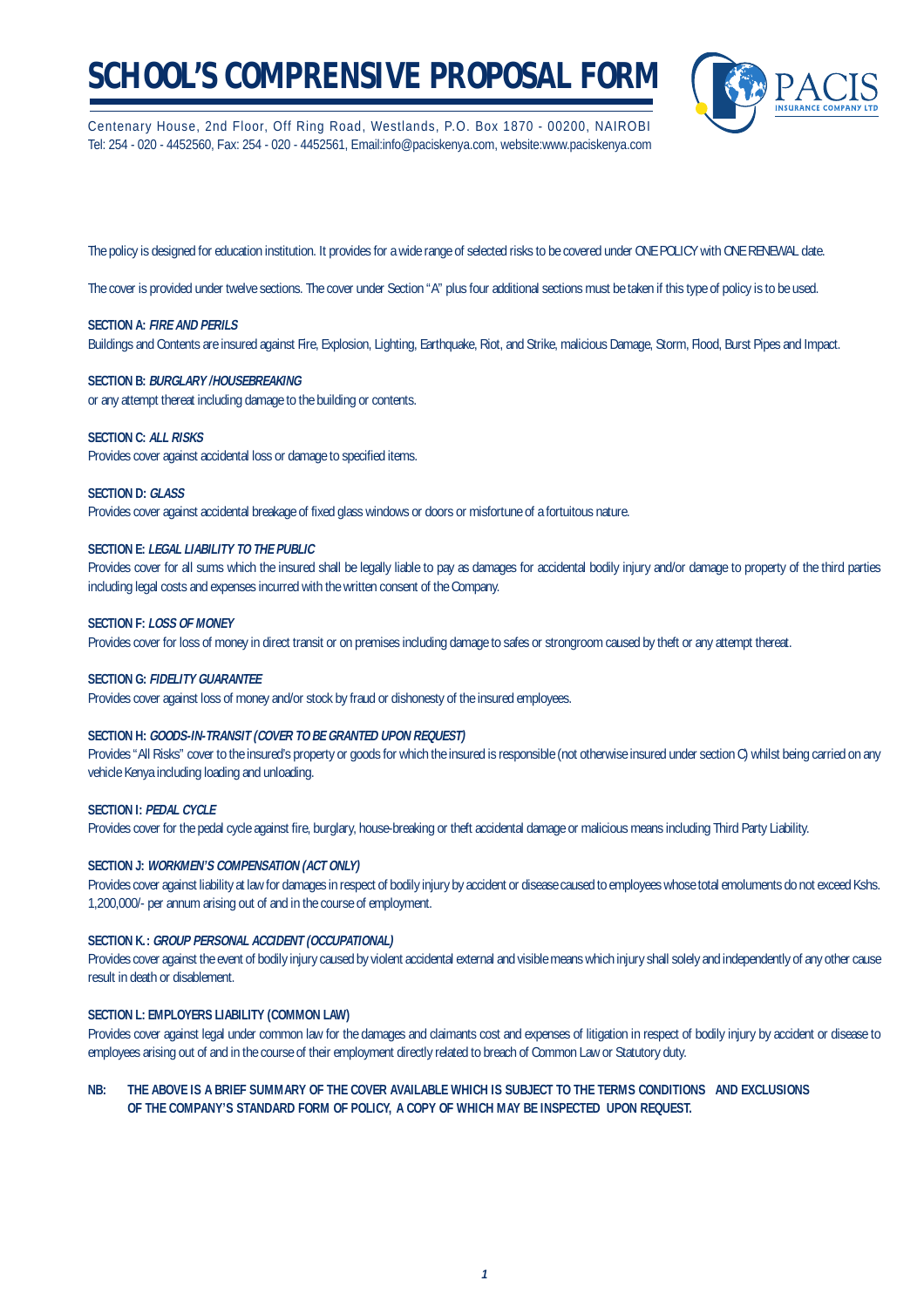|    |                    | Trade or Occupation:                                                                                                                                                        |  |                        |  |  |  |  |  |
|----|--------------------|-----------------------------------------------------------------------------------------------------------------------------------------------------------------------------|--|------------------------|--|--|--|--|--|
|    |                    |                                                                                                                                                                             |  |                        |  |  |  |  |  |
|    | (1)                | In these premises?                                                                                                                                                          |  |                        |  |  |  |  |  |
|    | (1i)<br>Elsewhere? |                                                                                                                                                                             |  |                        |  |  |  |  |  |
|    |                    |                                                                                                                                                                             |  |                        |  |  |  |  |  |
|    |                    |                                                                                                                                                                             |  |                        |  |  |  |  |  |
|    |                    |                                                                                                                                                                             |  |                        |  |  |  |  |  |
| 1. | (A)                | <b>Insurance History</b><br>Are you currently insured or have you ever proposed for<br>insurance in respect of any of the risks proposed?                                   |  | $Yes \mid No \mid$     |  |  |  |  |  |
|    |                    |                                                                                                                                                                             |  |                        |  |  |  |  |  |
|    |                    |                                                                                                                                                                             |  |                        |  |  |  |  |  |
|    |                    |                                                                                                                                                                             |  |                        |  |  |  |  |  |
| 2. |                    | Has any Insurer ever declined to insure you, required special terms to<br>insure you, cancelled or refused to renew your insurance, or increase<br>your premium on renewal? |  | Yes No                 |  |  |  |  |  |
|    |                    |                                                                                                                                                                             |  |                        |  |  |  |  |  |
| 3. |                    | Have you ever sustained loss by any of the contingencies for which you require insurance?                                                                                   |  | $Yes \frown No \frown$ |  |  |  |  |  |
|    |                    |                                                                                                                                                                             |  |                        |  |  |  |  |  |
| 4. | (a)                | Do you maintain a proper set of account Books?                                                                                                                              |  | $Yes \mid No \mid$     |  |  |  |  |  |
|    | (b)                | If you have answered 'Yes' please give                                                                                                                                      |  |                        |  |  |  |  |  |
|    | (a)                |                                                                                                                                                                             |  |                        |  |  |  |  |  |
|    | (b)                |                                                                                                                                                                             |  |                        |  |  |  |  |  |
|    |                    |                                                                                                                                                                             |  |                        |  |  |  |  |  |
|    |                    |                                                                                                                                                                             |  |                        |  |  |  |  |  |
|    |                    |                                                                                                                                                                             |  |                        |  |  |  |  |  |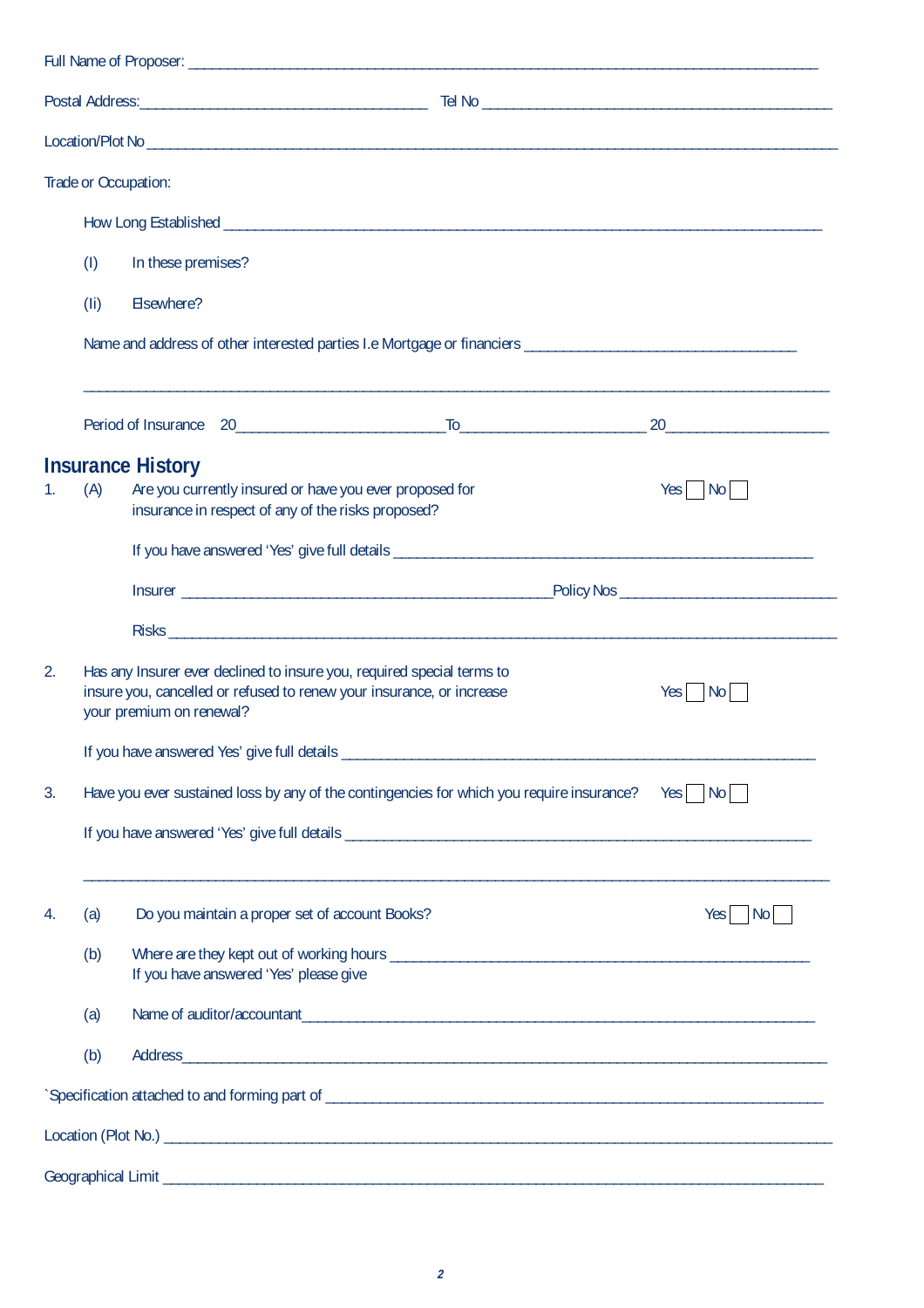### **Section A - Fire & Perils**

| item<br>No. | <b>Description of Property Insured</b> | <b>Sum Insured</b> |
|-------------|----------------------------------------|--------------------|
|             |                                        |                    |
|             |                                        |                    |
|             |                                        |                    |

- 1. Buildings and out-buildings inclusive of landlord's fixtures and fittings Attached thereto and all inside and outside appurtenances attached therein and thereon and inclusive of boundary walls, gates and fences, foundations fire escapes and steps and stone flagging and underground electricity distribution systems
- 2. Office furniture and office equipment of every description including telephone systems, portable fire appliance and all other contents not more specifically insured, the property of the insured or held by them in trust for which they are responsible.

| 3. | All other contents (please specify) |  |  |
|----|-------------------------------------|--|--|
| 4. | Months Rent receivable/payable      |  |  |
| 5. | Tenants improvement                 |  |  |

### **Section B- Burglary**

| Item<br>No. | <b>Description of Property Insured</b> | <b>Sum Insured</b> |
|-------------|----------------------------------------|--------------------|
|             |                                        |                    |
|             |                                        |                    |
|             |                                        |                    |
|             |                                        |                    |
|             |                                        |                    |
|             |                                        |                    |

1. Office furniture and office equipment of every description including telephone systems, portable fire appliance and all other contents not more specifically insured, the property of the insured or held by them in trust for which they are responsible

### 2. All other contents (please specify)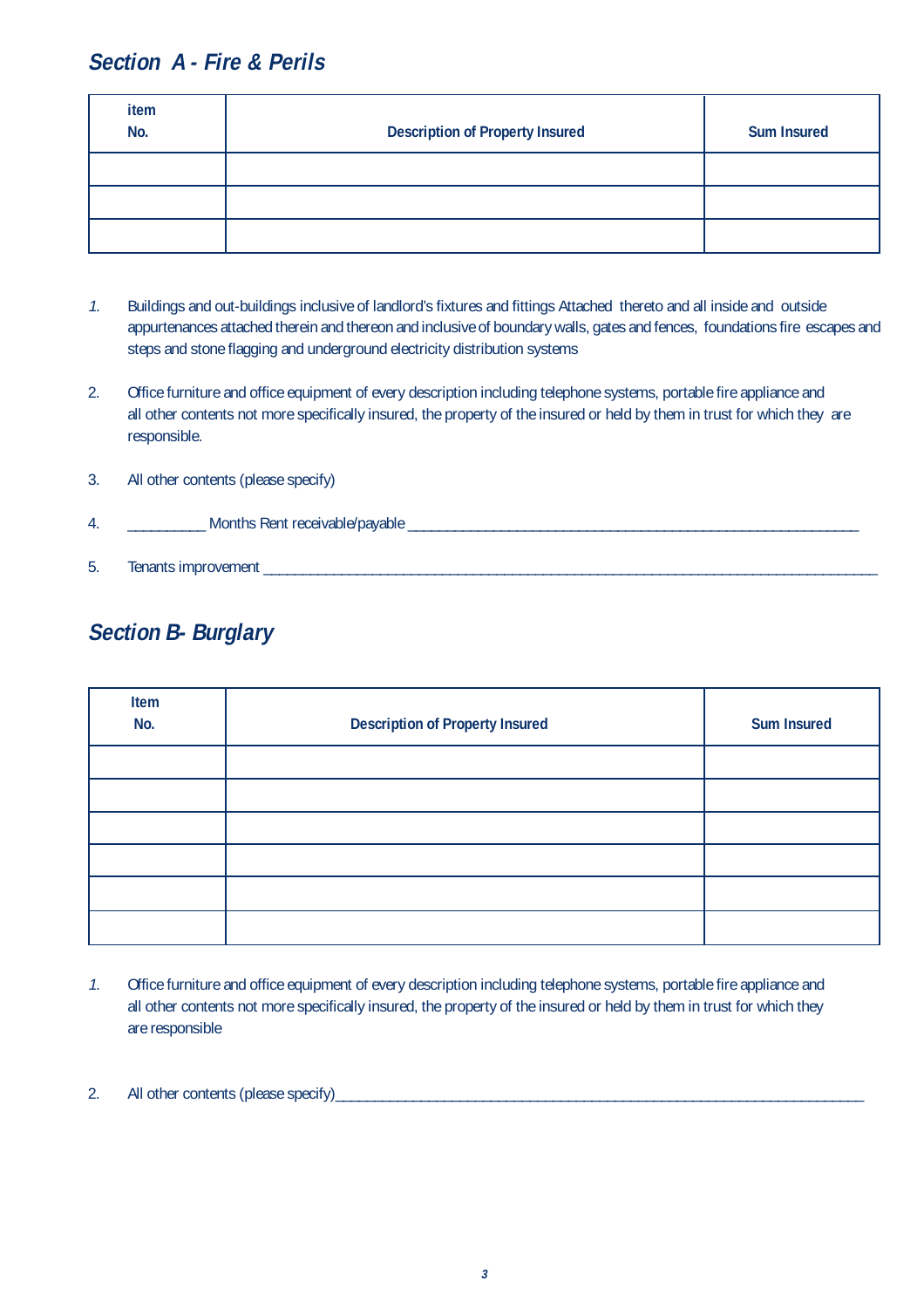### **Section C - All Risks**

| Item |                                        |                    |
|------|----------------------------------------|--------------------|
| No.  | <b>Description of Property Insured</b> | <b>Sum Insured</b> |
|      |                                        |                    |
|      |                                        |                    |
|      |                                        |                    |
|      |                                        |                    |
|      |                                        |                    |
|      |                                        |                    |
|      |                                        |                    |
|      |                                        |                    |
|      |                                        |                    |
|      |                                        |                    |
|      |                                        |                    |
|      |                                        |                    |

### **Section D - Glass**

| No. | Value of Item<br><b>Squares</b> | Number of<br>of Glass | <b>Description</b><br><b>Glass</b> | <b>Position of</b><br>each square | Area of each<br>square |
|-----|---------------------------------|-----------------------|------------------------------------|-----------------------------------|------------------------|
|     |                                 |                       |                                    |                                   |                        |
|     |                                 |                       |                                    |                                   |                        |
|     |                                 |                       |                                    |                                   |                        |
|     |                                 |                       |                                    |                                   |                        |
|     |                                 |                       |                                    |                                   |                        |
|     |                                 |                       |                                    |                                   |                        |
|     |                                 |                       |                                    |                                   |                        |
|     |                                 |                       |                                    |                                   |                        |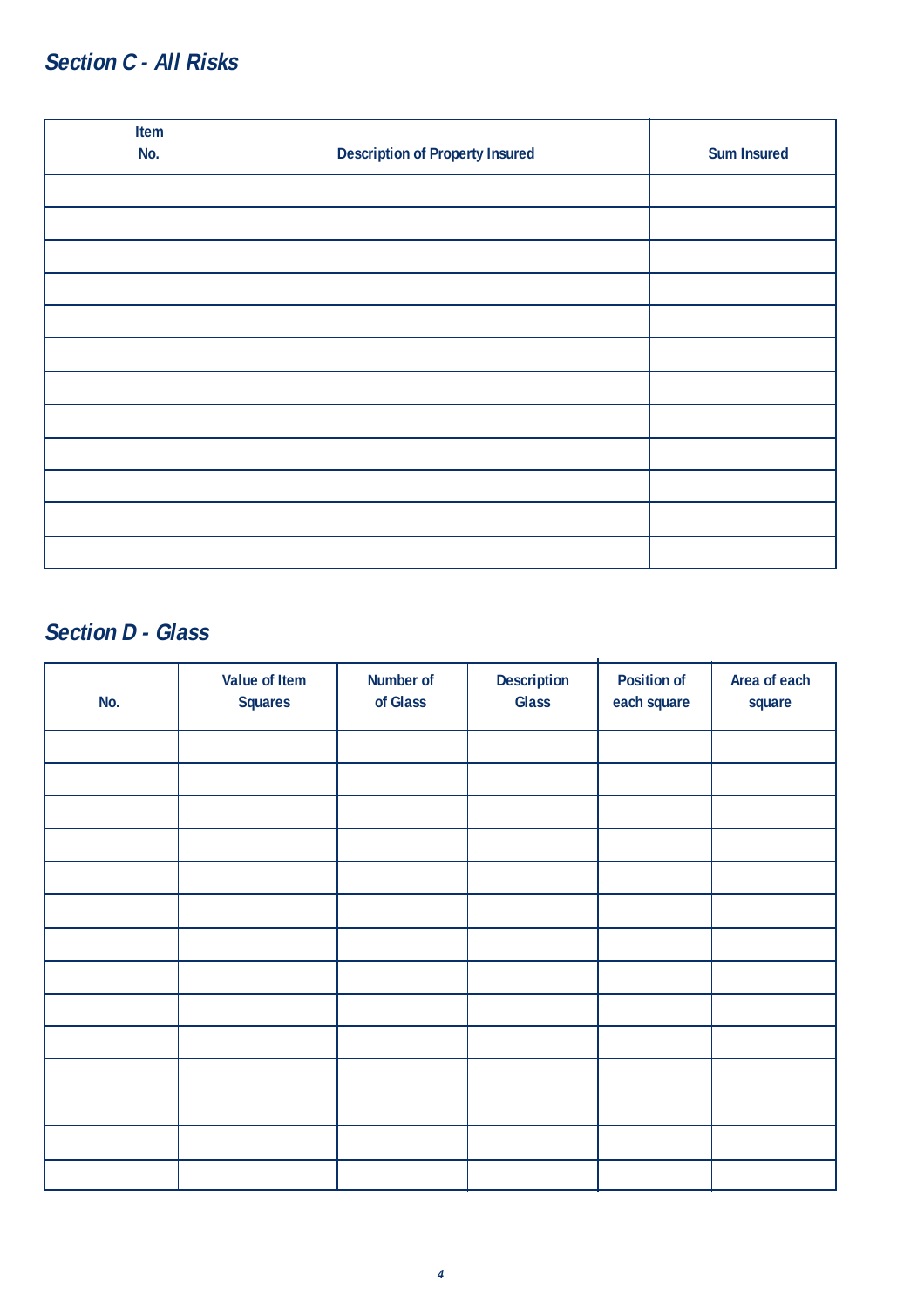### **Section E - Public Liability**

The Limits of Liability:

- (a) Any One Person: Shs
- (b) Any Once Occurrence: Shs
- (c) Any One Period of Insurance:

### **Section F- Money**

|     | <b>Circumstances</b>                                                                                          | <b>Limit of Liability any one Loss</b> |
|-----|---------------------------------------------------------------------------------------------------------------|----------------------------------------|
| (1) | In direct transit between the premises and the Bank                                                           |                                        |
|     | Post Office or Revenue Office                                                                                 |                                        |
| (2) | In the Premises when such premises are Open for business                                                      |                                        |
| (3) | In locked Safe or Strong-Room in the Premises when<br>such Premises are closed for business                   |                                        |
|     |                                                                                                               | $(3)$ Shs.                             |
| (4) | In a locked Cash Box contained in a locked Drawer<br>or locked Cabinet in the Premises when such Premises are |                                        |
|     | Closed for business                                                                                           |                                        |
| (5) | At residence of any Principal or authorised employee                                                          | $(5)$ Shs.                             |
| (6) | Loss or Damage to Safes and Strongrooms                                                                       |                                        |
| (7) | <b>Estimated Annual Carrying</b>                                                                              | $(7)$ Shs.                             |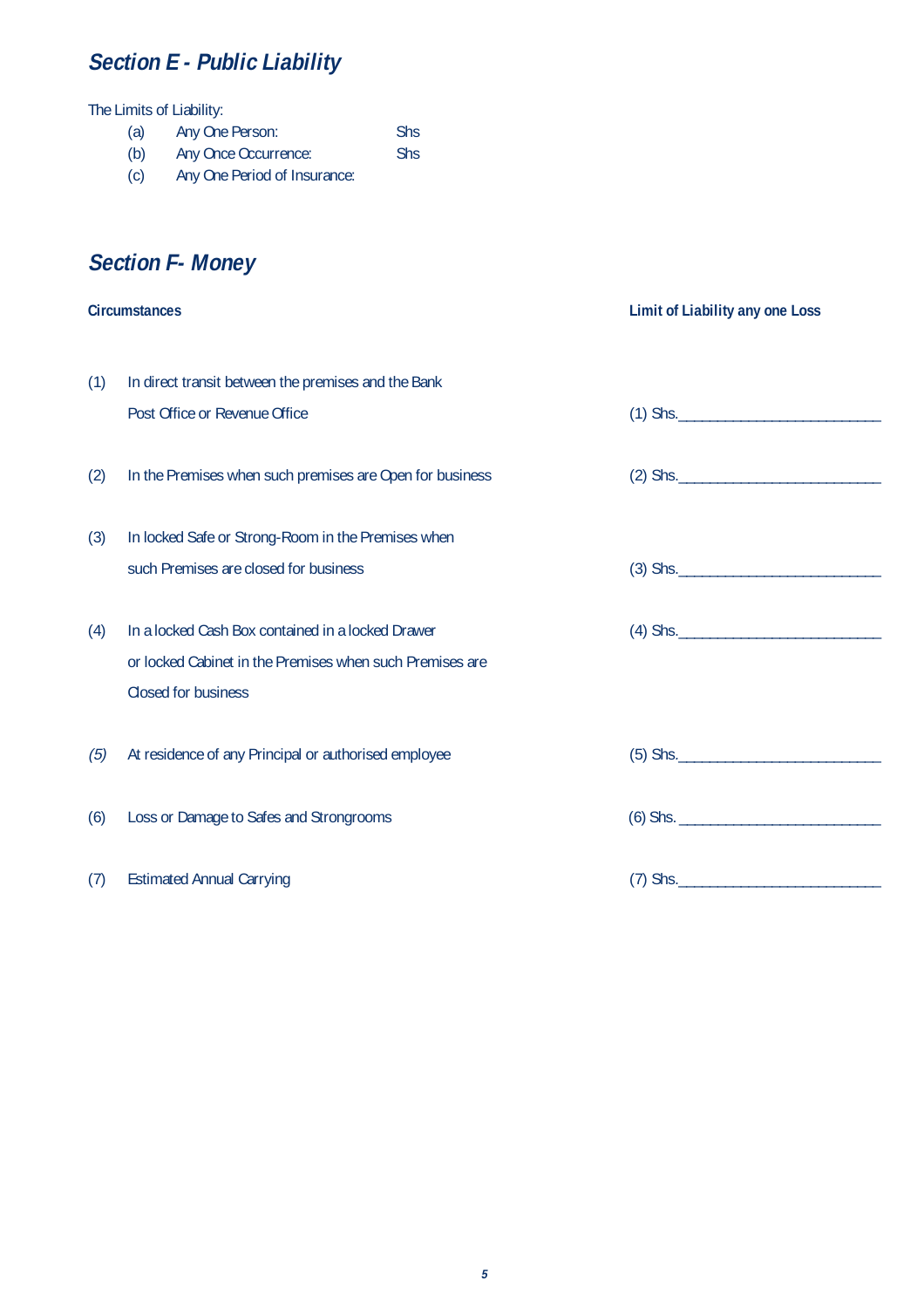# **Section G - Fidelity Guarantee**

| <b>TOTAL AMOUNT OF GUARANTEE</b> |                         |                            |                        |  |  |  |  |
|----------------------------------|-------------------------|----------------------------|------------------------|--|--|--|--|
| <b>ENDORSEMENTS</b>              |                         |                            |                        |  |  |  |  |
| Date of risk                     | The Insured's employees | Capacity in which employed | Amount of<br>Guarantee |  |  |  |  |
|                                  |                         |                            |                        |  |  |  |  |
|                                  |                         |                            |                        |  |  |  |  |
|                                  |                         |                            |                        |  |  |  |  |
|                                  |                         |                            |                        |  |  |  |  |
|                                  |                         |                            |                        |  |  |  |  |
|                                  |                         |                            |                        |  |  |  |  |
|                                  |                         |                            |                        |  |  |  |  |
|                                  |                         |                            |                        |  |  |  |  |
|                                  |                         |                            |                        |  |  |  |  |
|                                  |                         |                            |                        |  |  |  |  |
|                                  |                         |                            |                        |  |  |  |  |
|                                  |                         |                            |                        |  |  |  |  |
|                                  |                         |                            |                        |  |  |  |  |
|                                  |                         |                            |                        |  |  |  |  |
|                                  |                         |                            |                        |  |  |  |  |
|                                  |                         |                            |                        |  |  |  |  |
|                                  |                         |                            |                        |  |  |  |  |
|                                  |                         |                            |                        |  |  |  |  |
|                                  |                         |                            |                        |  |  |  |  |
|                                  |                         |                            |                        |  |  |  |  |
|                                  |                         |                            |                        |  |  |  |  |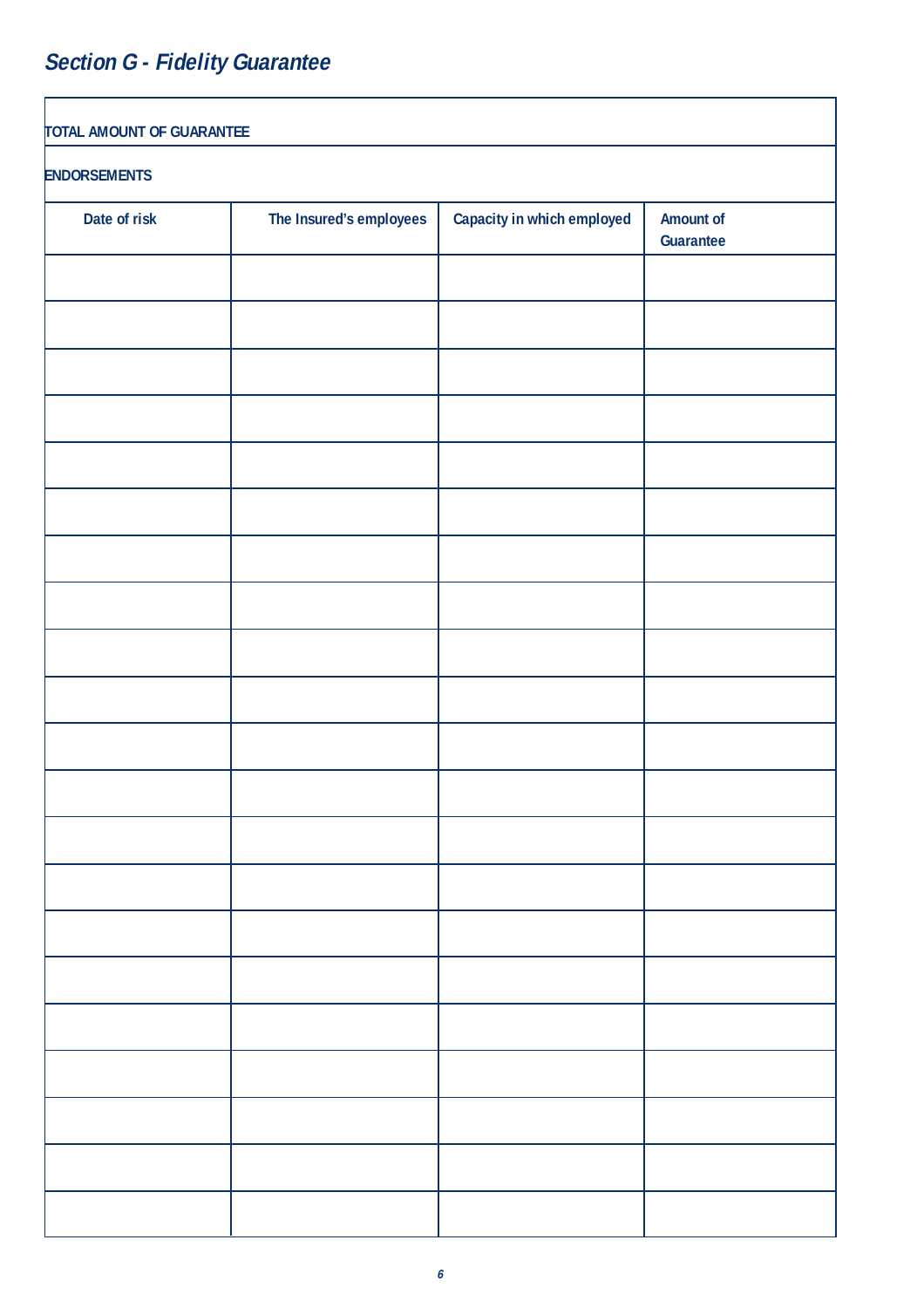### **Section H- Goods In Transit**

### **Description of Vehicles or Conveyances** Sum Insured

| Reg. No. | <b>Make</b> | Type of<br><b>Body</b> | Carrying<br>Capacity | Any one<br><b>Vehicle</b> | Any one<br>Event |
|----------|-------------|------------------------|----------------------|---------------------------|------------------|
|          |             |                        |                      |                           |                  |
|          |             |                        |                      |                           |                  |
|          |             |                        |                      |                           |                  |
|          |             |                        |                      |                           |                  |
|          |             |                        |                      |                           |                  |
|          |             |                        |                      |                           |                  |
|          |             |                        |                      |                           |                  |
|          |             |                        |                      |                           |                  |
|          |             |                        |                      |                           |                  |

Deductible: The Insured shall be responsible for the first Kshs \_\_\_\_\_\_\_\_\_\_\_\_\_\_\_\_\_\_\_\_\_\_\_\_\_\_\_ each and every claim

### **Section I- Pedal Cycle**

Particulars of Pedal Cycles Sum Insured Sum Insured

| <b>Make Maker's</b><br>No. | <b>Type of</b><br>Cycle | Year of<br><b>Make</b> | Year<br>Purchased | <b>Limit of Liability</b><br>for any one event | Fire<br>$\boldsymbol{\alpha}$<br><b>Theft</b> | Damage |
|----------------------------|-------------------------|------------------------|-------------------|------------------------------------------------|-----------------------------------------------|--------|
|                            |                         |                        |                   |                                                |                                               |        |
|                            |                         |                        |                   |                                                |                                               |        |
|                            |                         |                        |                   |                                                |                                               |        |
|                            |                         |                        |                   |                                                |                                               |        |
|                            |                         |                        |                   |                                                |                                               |        |
|                            |                         |                        |                   |                                                |                                               |        |
|                            |                         |                        |                   |                                                |                                               |        |
| authorised Repairs Limit.  |                         |                        |                   |                                                |                                               |        |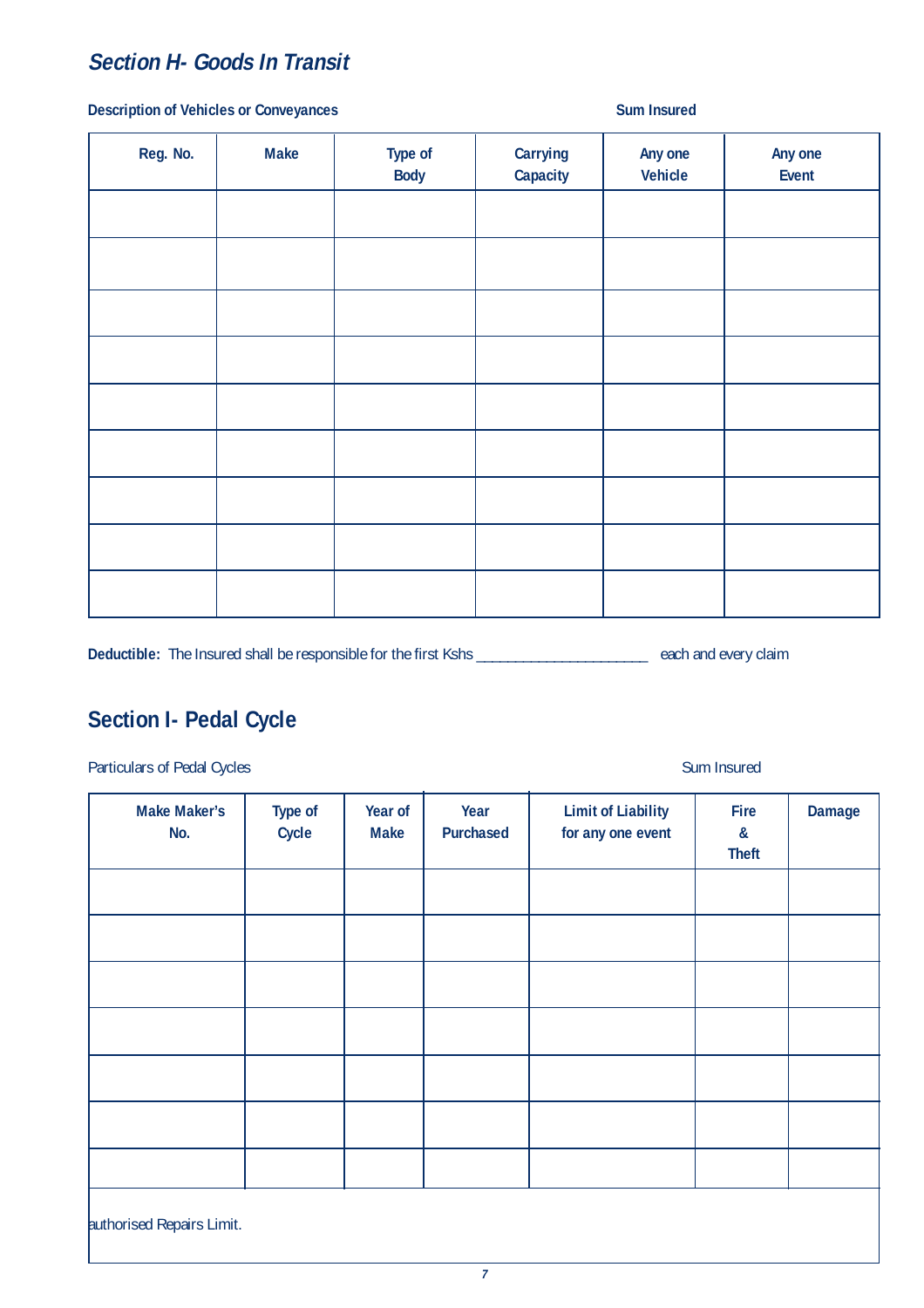| Occupation of employees | <b>Estimated Number of</b><br><b>Employees</b> | <b>Estimated total salaries</b><br>wages & other earnings<br>on which the premium is based |
|-------------------------|------------------------------------------------|--------------------------------------------------------------------------------------------|
|                         |                                                |                                                                                            |
|                         |                                                |                                                                                            |
|                         |                                                |                                                                                            |
|                         |                                                |                                                                                            |
|                         |                                                |                                                                                            |
|                         |                                                |                                                                                            |
|                         |                                                |                                                                                            |
|                         |                                                |                                                                                            |
|                         |                                                |                                                                                            |
|                         |                                                |                                                                                            |
|                         |                                                |                                                                                            |
|                         |                                                |                                                                                            |
|                         |                                                |                                                                                            |
|                         |                                                |                                                                                            |
|                         |                                                |                                                                                            |
|                         |                                                |                                                                                            |
|                         |                                                |                                                                                            |
|                         |                                                |                                                                                            |
|                         |                                                |                                                                                            |
|                         |                                                |                                                                                            |
|                         |                                                |                                                                                            |
|                         |                                                |                                                                                            |
|                         |                                                |                                                                                            |

# **Section J - Workmen's Compensation (Act Limits)**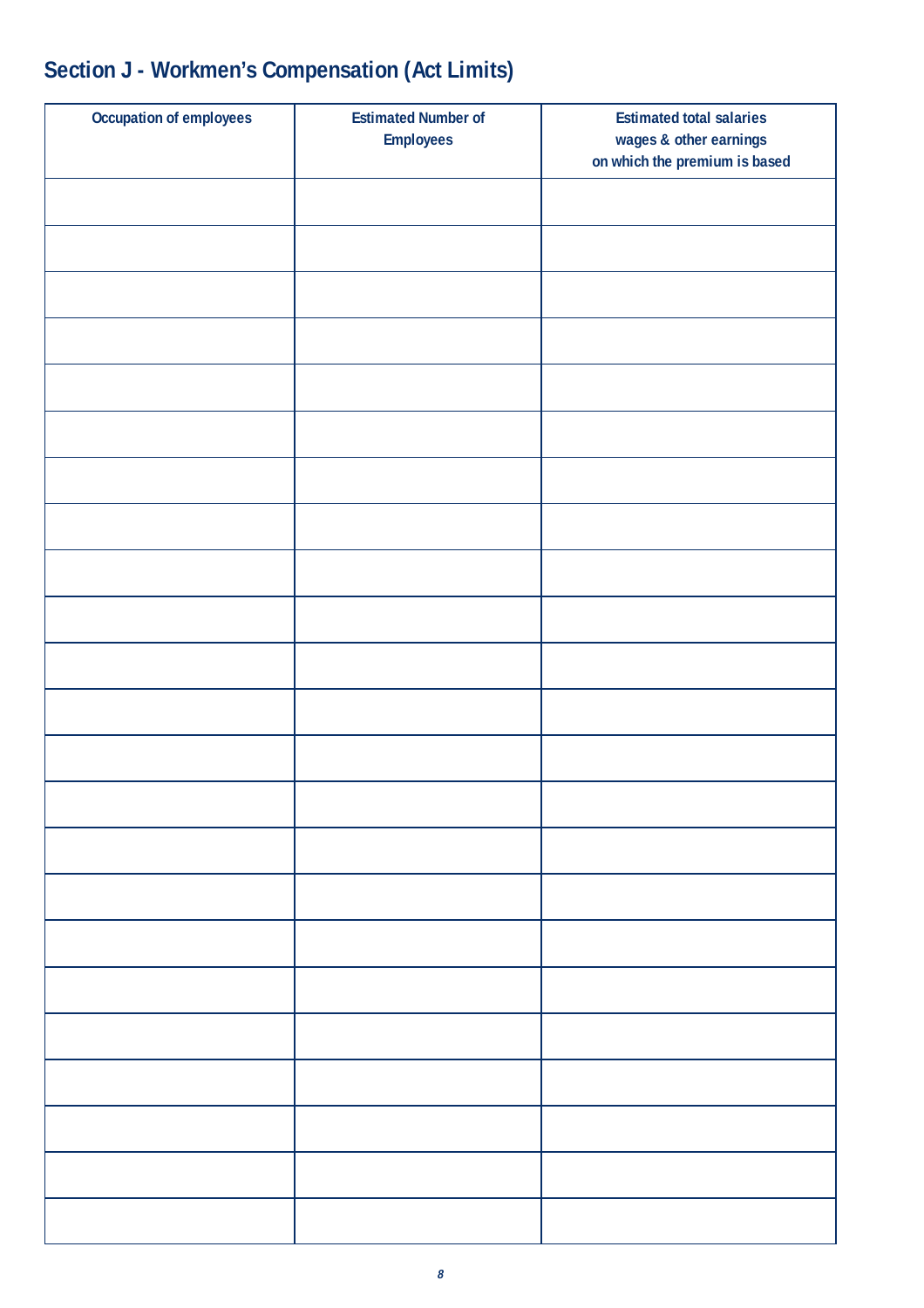### **Section K - Group Personal Accident (occupational)**

The Insured Persons **Occupation** Estimates referred to in Condition 3 **TABLE OF COMPENSATIONS BODILY INJURY** caused by violent accidental external and visible means and solely and independently of any other cause resulting in 1. Death \_\_\_\_\_\_\_\_\_\_\_\_\_\_\_\_\_\_\_\_\_\_\_\_\_\_\_\_\_\_\_\_\_\_\_ 2 Permanent Disablement - an amount based on a **contact and the contact of the 1** occurring within 1 maximum amount stated opposite in proportion to twelve months the degree of permanent disability suffered by the of bodily injury insured which shall be determined in accordance as a aforesaid With the Table of Permanent Disabilities overleaf 3. Temporary Total Disablement from engaging in or giving attention to profession or occupation - compensation at the rate of 3 per week for a maximum of 104 weeks calculated from the date of the event. 4. Medical Expenses necessarily incurred in connection with injury to which the Benefits relate 4. Kshs.

### **LIMITATIONS**

- (a) The maximum sum payable in respect of any insured person under each or more than one of Results, 1, 2, or 3 in respect of any one period of insurance shall not exceed the amount shown against Benefit 1 or 2 above whichever is greater.
- (b) Compensation shall not be payable under Result 3 where compensation is payable under Result 1 or where the insured is entitled to l00% compensation under Result 2.

(c) Compensation shall not be payable under 3 until the total amount has been agreed nor in respect of any period of disablement unless the insured shall have received medical attention from and continued under the care of a qualified Medical Practitioner.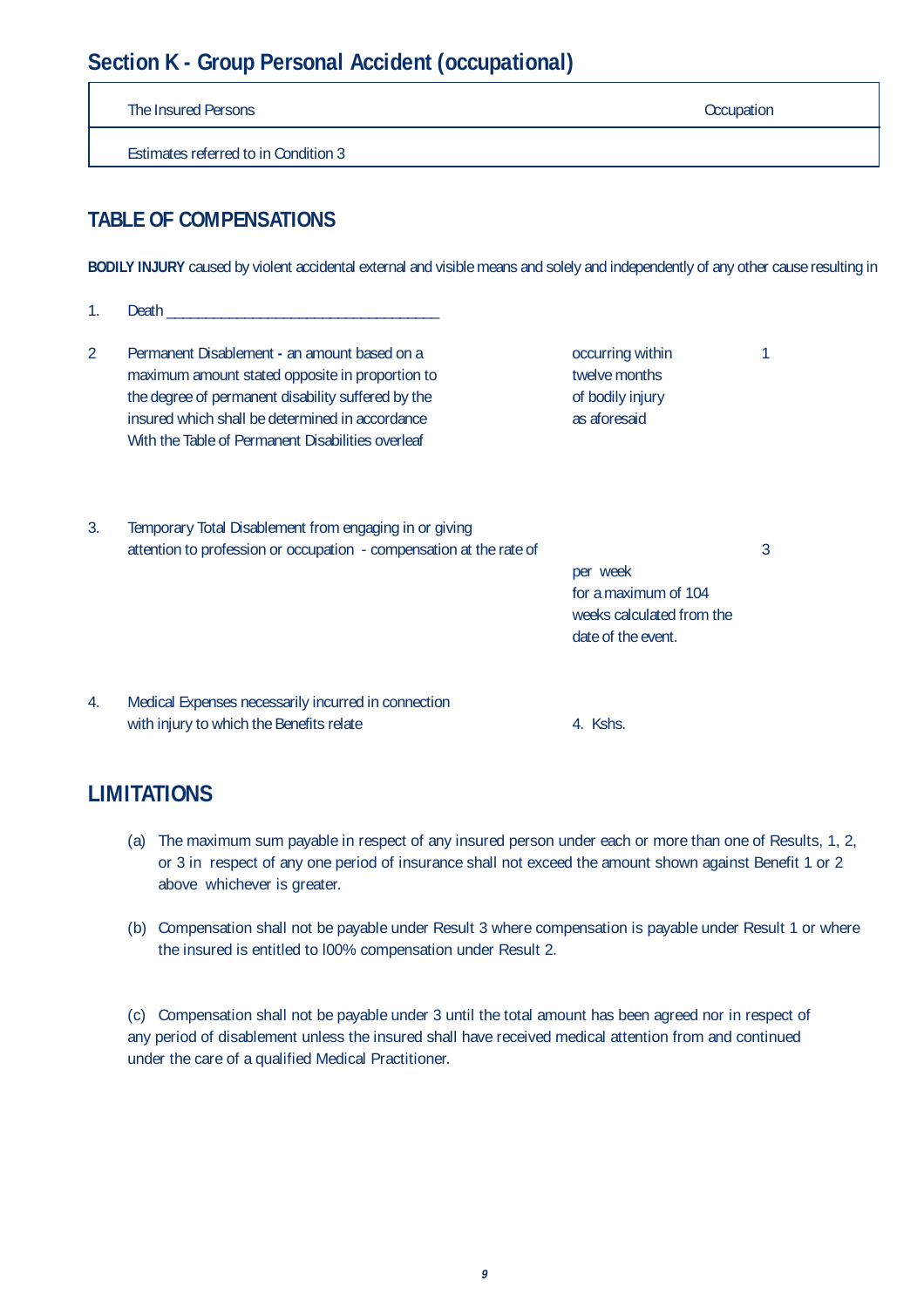## **SECTION L - Workmen's Compensation (Common Law)**

| <b>Limits of Liability</b> | (a) Any One Person | Kshs |
|----------------------------|--------------------|------|
|                            | (b) Any One Person | Kshs |
|                            | (c) Any One Person | Kshs |

**Deductible:** The Insured shall be responsible for the first Kshs each and every claim.

| Occupation of    | <b>Estimated Number of</b> | <b>Estimated Total Salaries</b> |
|------------------|----------------------------|---------------------------------|
| <b>Employees</b> | <b>Employees</b>           | Wages & other earnings on       |
|                  |                            | which the premium is based      |
|                  |                            |                                 |
|                  |                            |                                 |
|                  |                            |                                 |
|                  |                            |                                 |
|                  |                            |                                 |
|                  |                            |                                 |
|                  |                            |                                 |
|                  |                            |                                 |
|                  |                            |                                 |
|                  |                            |                                 |
|                  |                            |                                 |
|                  |                            |                                 |
|                  |                            |                                 |
|                  |                            |                                 |
|                  |                            |                                 |
|                  |                            |                                 |
|                  |                            |                                 |
|                  |                            |                                 |
|                  |                            |                                 |
|                  |                            |                                 |
|                  |                            |                                 |
|                  |                            |                                 |
|                  |                            |                                 |
|                  |                            |                                 |
|                  |                            |                                 |
|                  |                            |                                 |
|                  |                            |                                 |
|                  |                            |                                 |
|                  |                            |                                 |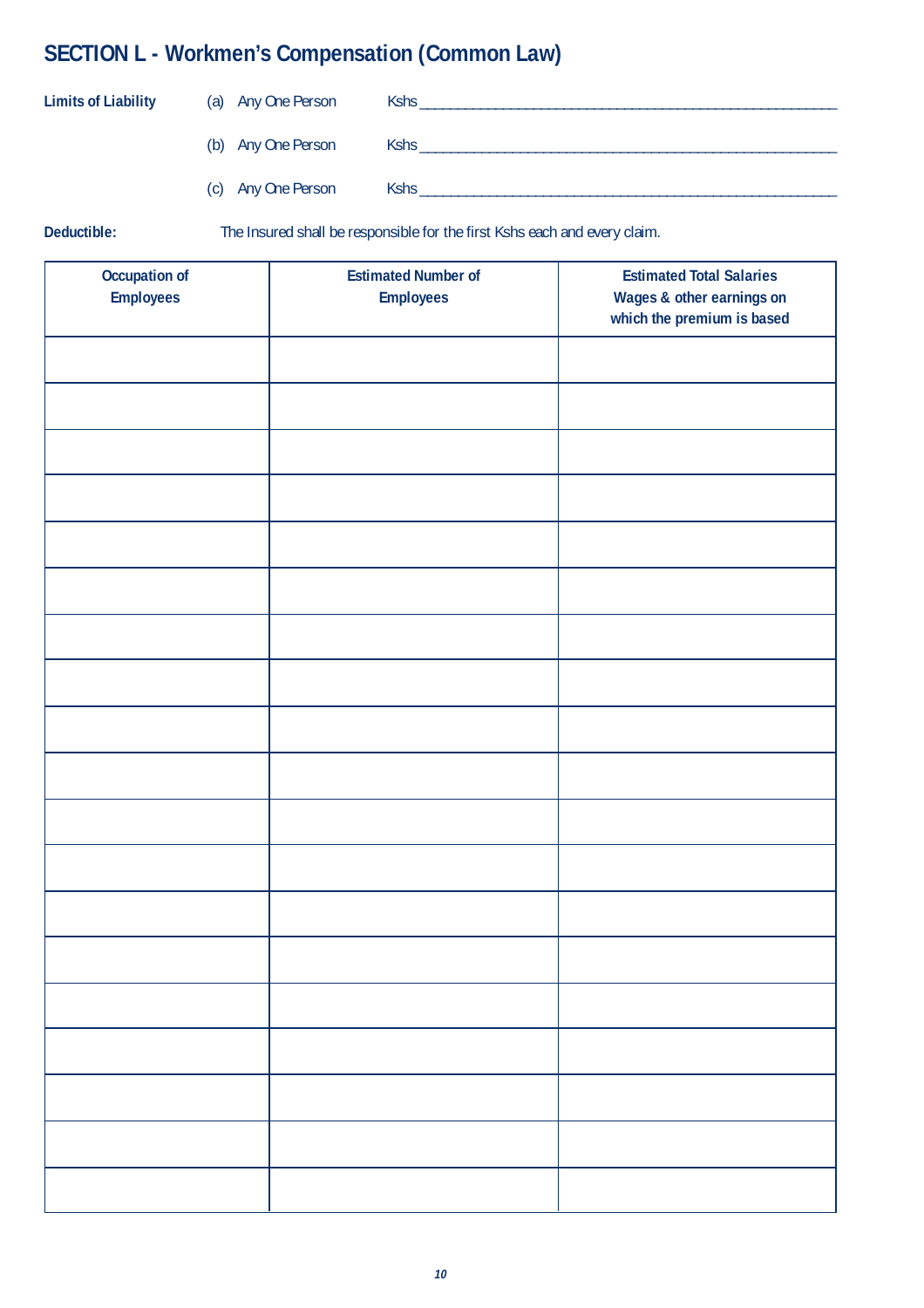| Are there any other circumstances or information you should tell |                          |
|------------------------------------------------------------------|--------------------------|
| us about which may affect our decision to accept                 | $Yes \nightharpoonup No$ |
| this insurance or its terms?                                     |                          |

 $\_$  ,  $\_$  ,  $\_$  ,  $\_$  ,  $\_$  ,  $\_$  ,  $\_$  ,  $\_$  ,  $\_$  ,  $\_$  ,  $\_$  ,  $\_$  ,  $\_$  ,  $\_$  ,  $\_$  ,  $\_$  ,  $\_$  ,  $\_$  ,  $\_$  ,  $\_$  ,  $\_$  ,  $\_$  ,  $\_$  ,  $\_$  ,  $\_$  ,  $\_$  ,  $\_$  ,  $\_$  ,  $\_$  ,  $\_$  ,  $\_$  ,  $\_$  ,  $\_$  ,  $\_$  ,  $\_$  ,  $\_$  ,  $\_$  ,

 $\_$  ,  $\_$  ,  $\_$  ,  $\_$  ,  $\_$  ,  $\_$  ,  $\_$  ,  $\_$  ,  $\_$  ,  $\_$  ,  $\_$  ,  $\_$  ,  $\_$  ,  $\_$  ,  $\_$  ,  $\_$  ,  $\_$  ,  $\_$  ,  $\_$  ,  $\_$  ,  $\_$  ,  $\_$  ,  $\_$  ,  $\_$  ,  $\_$  ,  $\_$  ,  $\_$  ,  $\_$  ,  $\_$  ,  $\_$  ,  $\_$  ,  $\_$  ,  $\_$  ,  $\_$  ,  $\_$  ,  $\_$  ,  $\_$  ,

 $\_$  ,  $\_$  ,  $\_$  ,  $\_$  ,  $\_$  ,  $\_$  ,  $\_$  ,  $\_$  ,  $\_$  ,  $\_$  ,  $\_$  ,  $\_$  ,  $\_$  ,  $\_$  ,  $\_$  ,  $\_$  ,  $\_$  ,  $\_$  ,  $\_$  ,  $\_$  ,  $\_$  ,  $\_$  ,  $\_$  ,  $\_$  ,  $\_$  ,  $\_$  ,  $\_$  ,  $\_$  ,  $\_$  ,  $\_$  ,  $\_$  ,  $\_$  ,  $\_$  ,  $\_$  ,  $\_$  ,  $\_$  ,  $\_$  ,

 $\_$  ,  $\_$  ,  $\_$  ,  $\_$  ,  $\_$  ,  $\_$  ,  $\_$  ,  $\_$  ,  $\_$  ,  $\_$  ,  $\_$  ,  $\_$  ,  $\_$  ,  $\_$  ,  $\_$  ,  $\_$  ,  $\_$  ,  $\_$  ,  $\_$  ,  $\_$  ,  $\_$  ,  $\_$  ,  $\_$  ,  $\_$  ,  $\_$  ,  $\_$  ,  $\_$  ,  $\_$  ,  $\_$  ,  $\_$  ,  $\_$  ,  $\_$  ,  $\_$  ,  $\_$  ,  $\_$  ,  $\_$  ,  $\_$  ,

 $\_$  ,  $\_$  ,  $\_$  ,  $\_$  ,  $\_$  ,  $\_$  ,  $\_$  ,  $\_$  ,  $\_$  ,  $\_$  ,  $\_$  ,  $\_$  ,  $\_$  ,  $\_$  ,  $\_$  ,  $\_$  ,  $\_$  ,  $\_$  ,  $\_$  ,  $\_$  ,  $\_$  ,  $\_$  ,  $\_$  ,  $\_$  ,  $\_$  ,  $\_$  ,  $\_$  ,  $\_$  ,  $\_$  ,  $\_$  ,  $\_$  ,  $\_$  ,  $\_$  ,  $\_$  ,  $\_$  ,  $\_$  ,  $\_$  ,

 $\_$  ,  $\_$  ,  $\_$  ,  $\_$  ,  $\_$  ,  $\_$  ,  $\_$  ,  $\_$  ,  $\_$  ,  $\_$  ,  $\_$  ,  $\_$  ,  $\_$  ,  $\_$  ,  $\_$  ,  $\_$  ,  $\_$  ,  $\_$  ,  $\_$  ,  $\_$  ,  $\_$  ,  $\_$  ,  $\_$  ,  $\_$  ,  $\_$  ,  $\_$  ,  $\_$  ,  $\_$  ,  $\_$  ,  $\_$  ,  $\_$  ,  $\_$  ,  $\_$  ,  $\_$  ,  $\_$  ,  $\_$  ,  $\_$  ,

 $\_$  ,  $\_$  ,  $\_$  ,  $\_$  ,  $\_$  ,  $\_$  ,  $\_$  ,  $\_$  ,  $\_$  ,  $\_$  ,  $\_$  ,  $\_$  ,  $\_$  ,  $\_$  ,  $\_$  ,  $\_$  ,  $\_$  ,  $\_$  ,  $\_$  ,  $\_$  ,  $\_$  ,  $\_$  ,  $\_$  ,  $\_$  ,  $\_$  ,  $\_$  ,  $\_$  ,  $\_$  ,  $\_$  ,  $\_$  ,  $\_$  ,  $\_$  ,  $\_$  ,  $\_$  ,  $\_$  ,  $\_$  ,  $\_$  ,

 $\_$  ,  $\_$  ,  $\_$  ,  $\_$  ,  $\_$  ,  $\_$  ,  $\_$  ,  $\_$  ,  $\_$  ,  $\_$  ,  $\_$  ,  $\_$  ,  $\_$  ,  $\_$  ,  $\_$  ,  $\_$  ,  $\_$  ,  $\_$  ,  $\_$  ,  $\_$  ,  $\_$  ,  $\_$  ,  $\_$  ,  $\_$  ,  $\_$  ,  $\_$  ,  $\_$  ,  $\_$  ,  $\_$  ,  $\_$  ,  $\_$  ,  $\_$  ,  $\_$  ,  $\_$  ,  $\_$  ,  $\_$  ,  $\_$  ,

 $\_$  ,  $\_$  ,  $\_$  ,  $\_$  ,  $\_$  ,  $\_$  ,  $\_$  ,  $\_$  ,  $\_$  ,  $\_$  ,  $\_$  ,  $\_$  ,  $\_$  ,  $\_$  ,  $\_$  ,  $\_$  ,  $\_$  ,  $\_$  ,  $\_$  ,  $\_$  ,  $\_$  ,  $\_$  ,  $\_$  ,  $\_$  ,  $\_$  ,  $\_$  ,  $\_$  ,  $\_$  ,  $\_$  ,  $\_$  ,  $\_$  ,  $\_$  ,  $\_$  ,  $\_$  ,  $\_$  ,  $\_$  ,  $\_$  ,

 $\_$  ,  $\_$  ,  $\_$  ,  $\_$  ,  $\_$  ,  $\_$  ,  $\_$  ,  $\_$  ,  $\_$  ,  $\_$  ,  $\_$  ,  $\_$  ,  $\_$  ,  $\_$  ,  $\_$  ,  $\_$  ,  $\_$  ,  $\_$  ,  $\_$  ,  $\_$  ,  $\_$  ,  $\_$  ,  $\_$  ,  $\_$  ,  $\_$  ,  $\_$  ,  $\_$  ,  $\_$  ,  $\_$  ,  $\_$  ,  $\_$  ,  $\_$  ,  $\_$  ,  $\_$  ,  $\_$  ,  $\_$  ,  $\_$  ,

 $\_$  ,  $\_$  ,  $\_$  ,  $\_$  ,  $\_$  ,  $\_$  ,  $\_$  ,  $\_$  ,  $\_$  ,  $\_$  ,  $\_$  ,  $\_$  ,  $\_$  ,  $\_$  ,  $\_$  ,  $\_$  ,  $\_$  ,  $\_$  ,  $\_$  ,  $\_$  ,  $\_$  ,  $\_$  ,  $\_$  ,  $\_$  ,  $\_$  ,  $\_$  ,  $\_$  ,  $\_$  ,  $\_$  ,  $\_$  ,  $\_$  ,  $\_$  ,  $\_$  ,  $\_$  ,  $\_$  ,  $\_$  ,  $\_$  ,

\_\_\_\_\_\_\_\_\_\_\_\_\_\_\_\_\_\_\_\_\_\_\_\_\_\_\_\_\_\_\_\_\_\_\_\_\_\_\_\_\_\_\_\_\_\_\_\_\_\_\_\_\_\_\_\_\_\_\_\_\_\_\_\_\_\_\_\_\_\_\_\_\_\_\_\_\_\_\_\_\_\_\_\_\_\_\_\_\_\_\_\_\_\_\_\_

 $\_$  ,  $\_$  ,  $\_$  ,  $\_$  ,  $\_$  ,  $\_$  ,  $\_$  ,  $\_$  ,  $\_$  ,  $\_$  ,  $\_$  ,  $\_$  ,  $\_$  ,  $\_$  ,  $\_$  ,  $\_$  ,  $\_$  ,  $\_$  ,  $\_$  ,  $\_$  ,  $\_$  ,  $\_$  ,  $\_$  ,  $\_$  ,  $\_$  ,  $\_$  ,  $\_$  ,  $\_$  ,  $\_$  ,  $\_$  ,  $\_$  ,  $\_$  ,  $\_$  ,  $\_$  ,  $\_$  ,  $\_$  ,  $\_$  ,

If you have answered 'Yes' give full details\_\_\_\_\_\_\_\_\_\_\_\_\_\_\_\_\_\_\_\_\_\_\_\_\_\_\_\_\_\_\_\_\_\_\_\_\_\_\_\_\_\_\_\_\_\_\_\_\_\_\_\_\_\_\_\_\_\_\_\_\_\_\_

The following Sections are available. Please indicate which covers you require.

| SECTIONA:         | <b>FIRE AND PERILS</b>                 |  |
|-------------------|----------------------------------------|--|
| <b>SECTION B:</b> | BURGLARY / HOUSEBREAKING               |  |
| <b>SECTION C</b>  | <b>ALL RISKS</b>                       |  |
| <b>SECTIOND</b>   | <b>GLASS</b>                           |  |
| <b>SECTION E</b>  | LEGAL LIABILITY TO THE PUBLIC          |  |
| <b>SECTION F</b>  | <b>LOSS OF MONEY</b>                   |  |
| <b>SECTION G</b>  | <b>FIDELITY GUARANTEE</b>              |  |
| <b>SECTION H</b>  | GOODS - IN - TRANSIT                   |  |
| <b>SECTION I</b>  | <b>PEDAL CYCLE</b>                     |  |
| <b>SECTION J</b>  | WORKMEN'S COMPENSATION (ACT ONLY)      |  |
| <b>SECTION K</b>  | GROUP PERSONAL ACCIDENT (OCCUPATIONAL) |  |
| <b>SECTION L</b>  | EMPLOYERS LIABILITY (COMMON LAW)       |  |
|                   |                                        |  |

The Sections selected will form part of this proposal and be subject to the declaration condition herein.